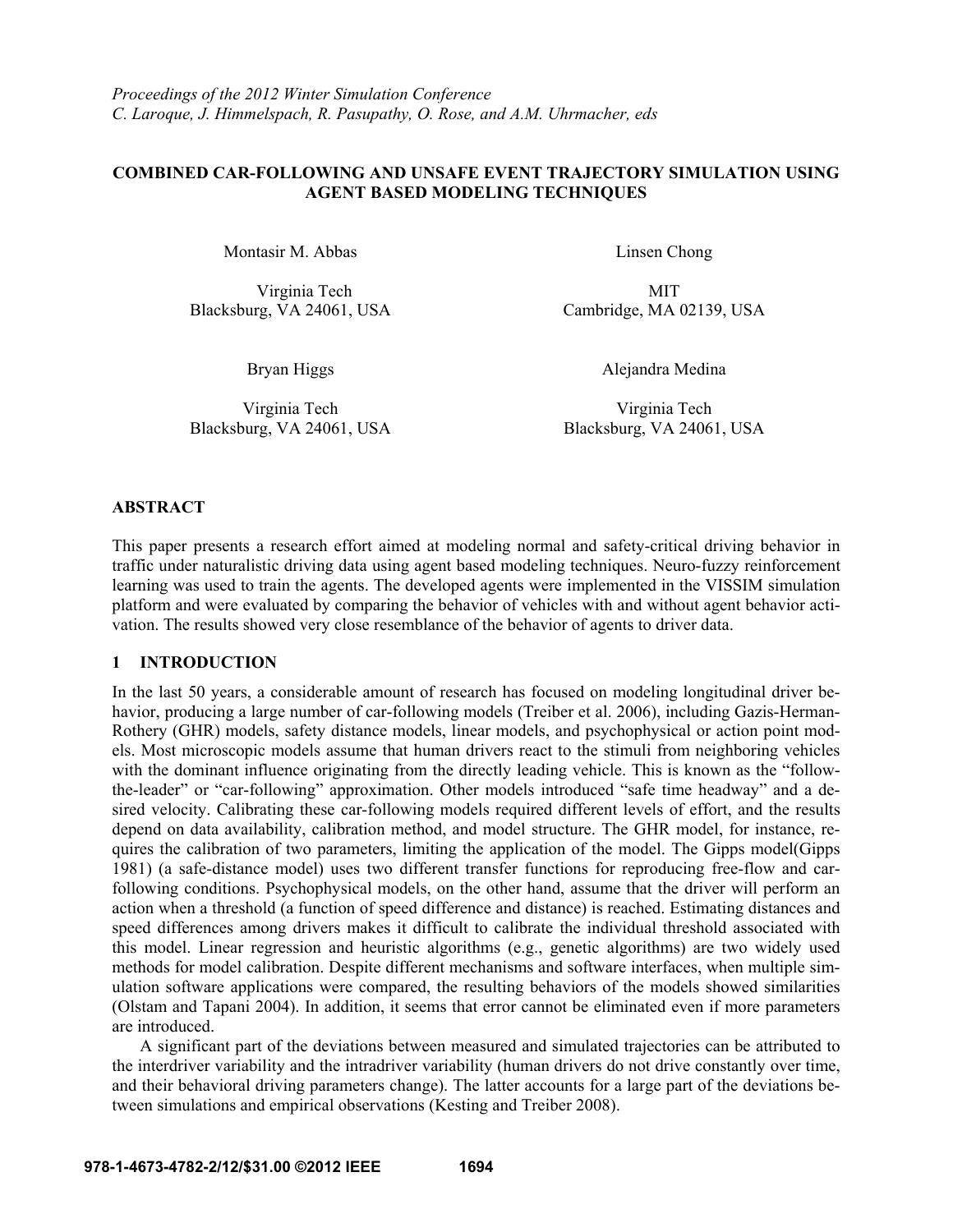Table 1 shows the major attributes of the car-following models available in the literature. The multiphase column refers to whether the model calculates the position of the subject vehicle in multiple steps. The multiregime column refers to whether the model calculates the position of the subject vehicle with different equations depending on the regime the subject vehicle falls in.

| <b>Model</b> | <b>Multiphase</b> | Multiregime    | <b>Speed Diff</b> | <b>Space Diff</b> | Reaction<br>Time | Variable<br>Acceleration |
|--------------|-------------------|----------------|-------------------|-------------------|------------------|--------------------------|
| Pipes        | Yes               | No.            | Yes               | No                | Yes              | Yes                      |
| <b>GM</b>    | No                | N <sub>0</sub> | Yes               | Yes               | Yes              | Yes                      |
| Wiedemann    | No                | Yes            | Yes               | Yes               | No               | No                       |
| Fritzsche    | No                | Yes            | Yes               | Yes               | No               | No                       |
| <b>CA</b>    | Yes               | N <sub>0</sub> | N <sub>0</sub>    | Yes               | N <sub>0</sub>   | Yes                      |
| <b>SK</b>    | Yes               | No             | No                | Yes               | No               | Yes                      |
| <b>IDM</b>   | Yes               | N <sub>0</sub> | Yes               | Yes               | Yes              | Yes                      |
| Gipps        | Yes               | N <sub>o</sub> | Yes               | Yes               | Yes              | Yes                      |
| <b>VDIFF</b> | No                | No.            | Yes               | No                | Yes              | Yes                      |

Table 1: Major similarities and differences between car-following models.

## **2 MODELING VEHICLE TRAJECTORIES**

Several models aim to capture and reconstruct the driver/vehicle driving trajectories. However, little is known about the differences in car-following behavior between driver-vehicle combinations (Ossen and Hoogendoorn 2004). Microsimulation software packages use a variety of car-following models, including Gipps' (AISUM2, SISTM, and DRACULA), Wiedemann's (VISSIM), Pipe's (CORSIM), and Fritzsche's (Paramics). However, parameterization of objective behavior in vehicle trajectory simulation is still in its infancy. Ossen et al.(Ossen and Hoogendoorn 2008) studied the car-following behavior of individual drivers using vehicle trajectory data extracted from high-resolution digital images collected at a high frequency from a helicopter. The analysis was performed by estimating the parameters of different specifications of the GHR car-following rule for individual drivers. The results showed that measurement error has a larger influence than the component of noise. Their study pointed out that optimal parameters differ, and also that the suitability of a car-following model appears to be based on the individual driver data. In addition, Brackstone et al.(Brackstone 2004) used data from a series of instrumented vehicles driven by two groups. The independent variables for this study were age, approximate mileage driven per year, passivity/aggressiveness (P/A, 1–50), driver externality and internality ratings (DE and DI), and Sensation Seeking Scale V (SSSV). Among the results, the study showed that following behavior may be split in two phases (between 30 and 50 miles), and there seems to be an inverse relationship between following distance and sensation seeking. These past efforts, however, did not account for the occasional deviation from normal driving, or the resulting abnormal driving trajectories during safety-critical events.

# **3 RESEARCH OBJECTIVES**

The goal of this research was to characterize driver behavior related to driving during normal and critical events, including target speed selection, accelerations, lane changing behavior, car-following distance, response times, and emergency stopping behavior for representative conditions. Of special interest to this research was the integrated modeling of both normal and safety-critical driving beyond existing models' capabilities. Agents were developed to encapsulate individual drivers' decisions in response to various traffic situations as conceptually illustrated in Figure 1. The developed agents were designed and trained to learn individual drivers' actions for any given traffic state. State and action combinations for each individual driver were retrieved from the Virginia Tech Transportation Institute's (VTTI) database of naturalistic driving data. Naturalistic data was collected in a real-world environment, where vehicle speed, acceleration, range, range rate, headway, time to collision (TTC), brake pedal input, were continuously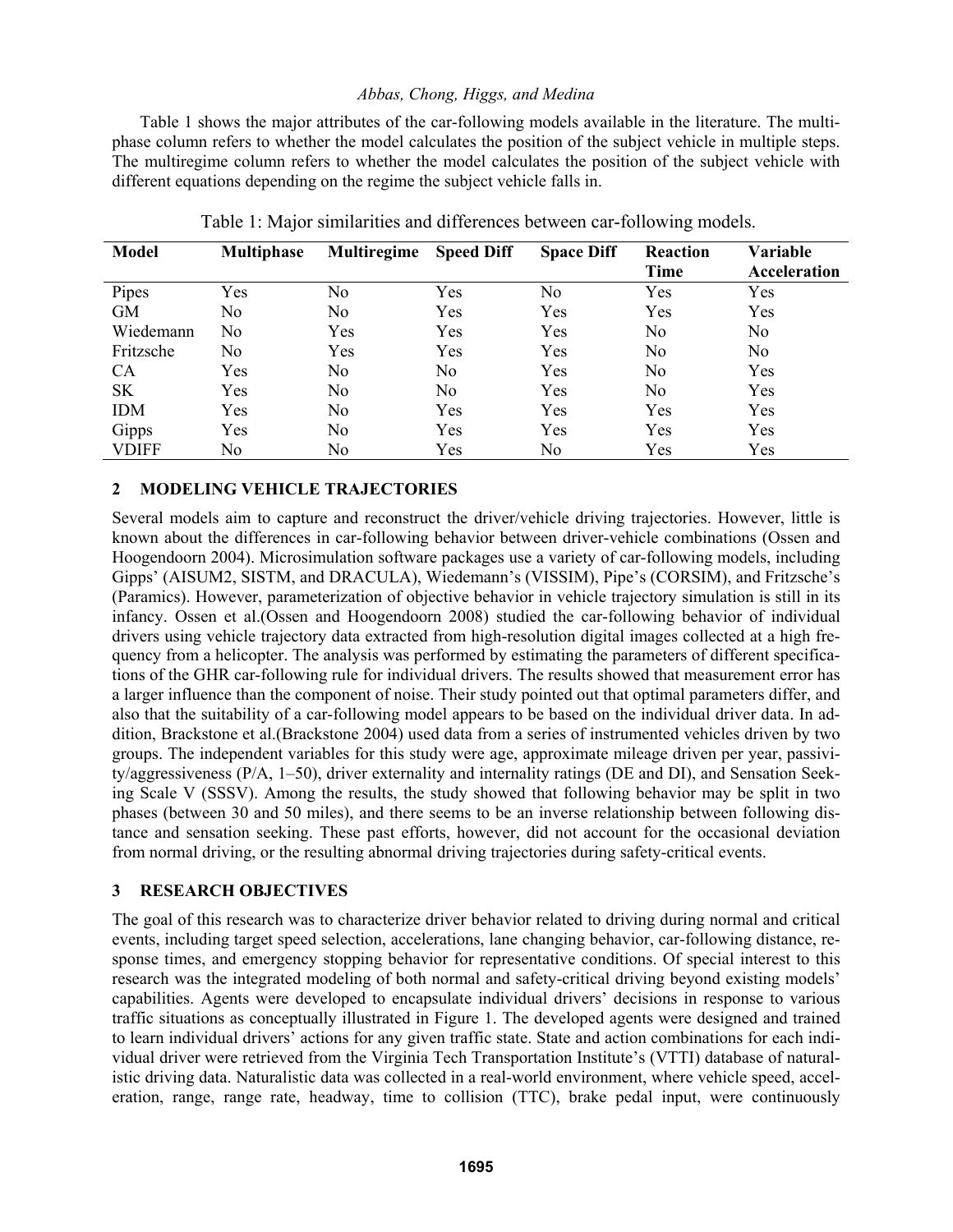recorded over several months for each driver. The resulting large naturalistic database contained both normal and safety-critical events.



Accurate representation of how driver John Doe drives in response to varying traffic situations (normal and abnormal conditions)

Figure 1: Agent learning process.

## **4 TRAINING DATA**

The developed agents were trained using neuro-fuzzy actor-critic reinforcement learning (NFACRL). NFACRL was chosen due to its capability to translate high-traffic state input variables into discrete fuzzy sets and generate continuous action using a weighted average of discrete actions. NFACRL consist of an actor-critic reinforcement learning mechanism that performs a reinforcement learning training through two parts: (1) an actor that is responsible for producing an action corresponding to each state and (2) a critic that is responsible for calculating the long-term reward for the produced action and use the reward to reinforce good actions. The *neuro* part of the NFACRL mechanism uses a neural network approach to update all the weights responsible for mapping states to actions based on the actor's calculated reward. The *fuzzy* part of the NFACRL is responsible for transforming the continuous state space into single values representing degrees of membership in predefined discrete fuzzy sets, allowing the algorithm to handle high-dimensional state space (Abbas et al. 2012). All the safety-critical events available from the naturalistic database, and their subsequent normal driving episodes, were used to train 20 agents. The safetycritical events selected in this study are rear-end crash and near-crash conflict, especially when a following vehicle reacts to sudden braking or a sudden merge of the leading vehicle from the adjacent lane. When an event happens, the driver of the following vehicle brakes or swerves to avoid the incoming con-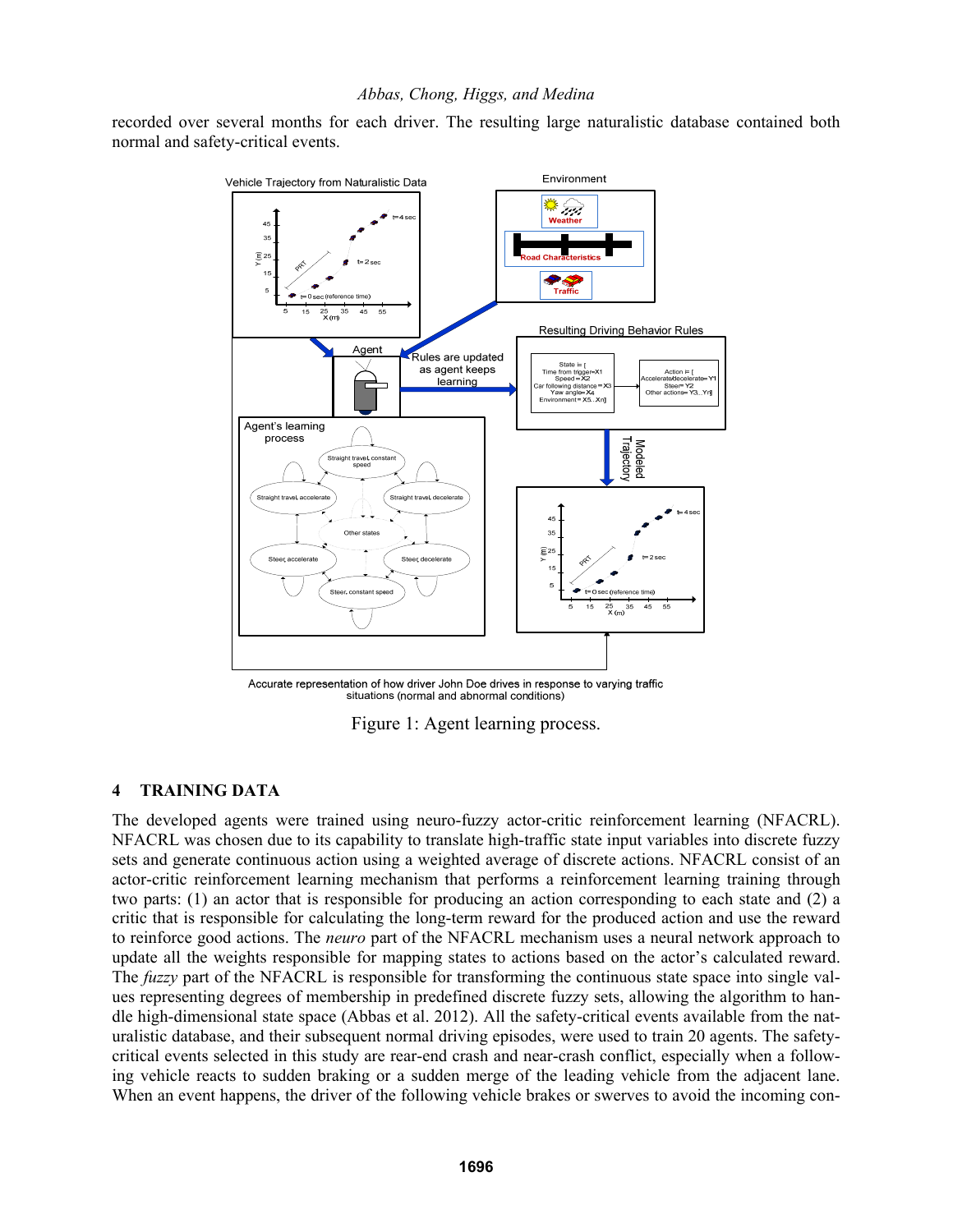flict. Using naturalistic traffic states and driving actions during crash and near-crash events, this approach was able to reproduce actual driver behavior during normal and safety-critical events with R-squared values as high as 0.98 (Abbas et al. 2011). Cross-validation was performed by applying the training for one agent (driver) to another driver's situation (Figure 2 and Figure 3). The statistical performance of the 20 agents along is shown in Table 2 and Table3.



Figure 2: Acceleration of one agent.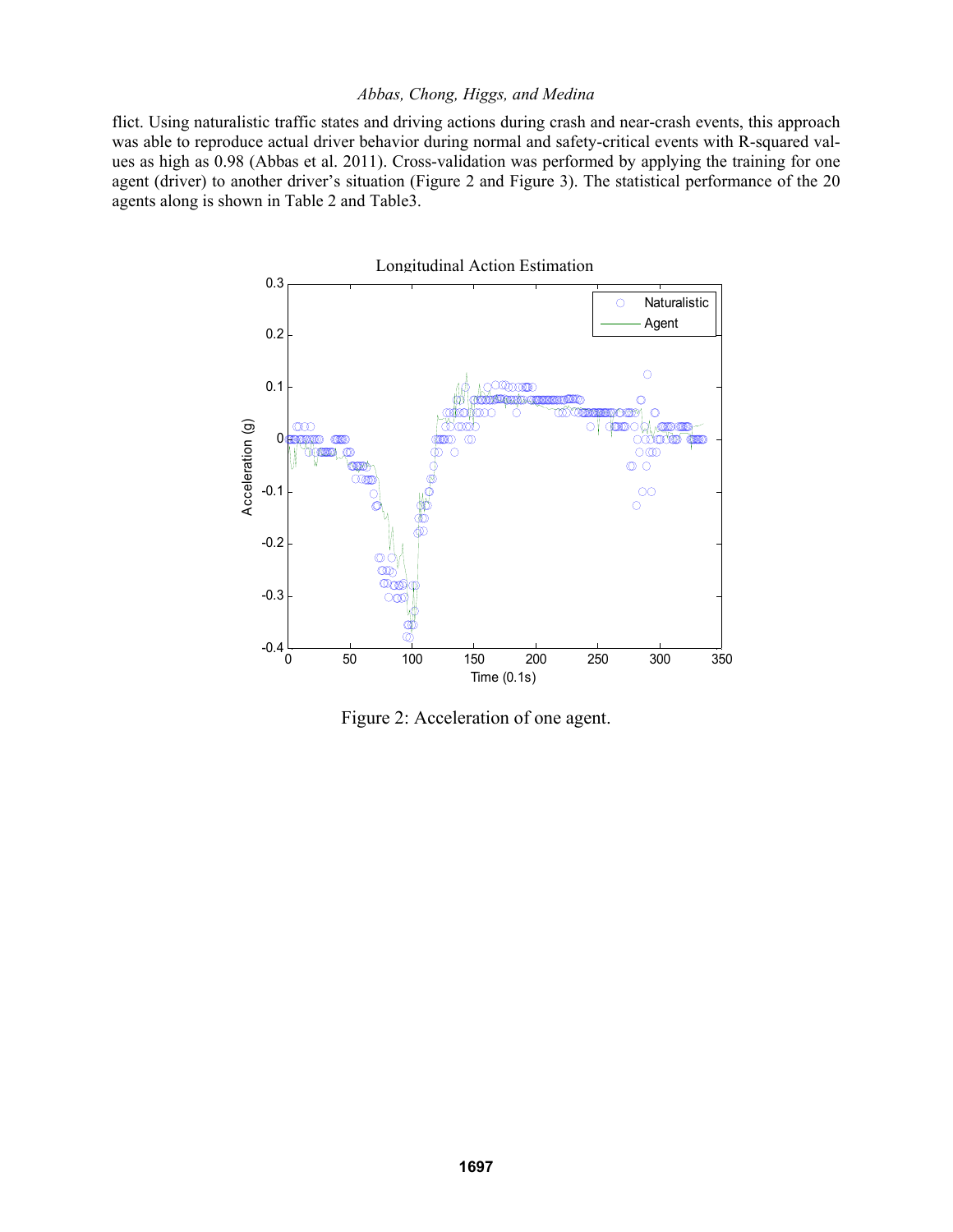



Figure 3: Yaw angle of one agent.

| Event    | <b>Agent Longi-</b><br>tudinal Ac-<br>celeration | <b>Agent</b><br>Lateral<br>Accel-<br>eration | <b>Cross Validation</b><br>with Agent A<br>Longitudinal Ac-<br>celeration | <b>Cross Val-</b><br>idation<br>with Agent<br><b>A</b> Lateral<br>Accelera-<br>tion |
|----------|--------------------------------------------------|----------------------------------------------|---------------------------------------------------------------------------|-------------------------------------------------------------------------------------|
| Driver A | 0.97                                             | 0.97                                         | 0.98                                                                      | 0.97                                                                                |
| Driver B | 0.97                                             | 0.94                                         | 0.82                                                                      | 0.60                                                                                |
| Driver C | 0.98                                             | 0.96                                         | 0.93                                                                      | 0.86                                                                                |
| Driver D | 0.99                                             | 0.92                                         | 0.86                                                                      | 0.64                                                                                |
| Driver E | 0.88                                             | 0.96                                         | 0.47                                                                      | 0.76                                                                                |
| Driver F | 0.98                                             | 0.96                                         | 0.83                                                                      | 0.43                                                                                |
| Driver G | 0.86                                             | 0.98                                         | 0.86                                                                      | 0.62                                                                                |
| Driver H | 0.96                                             | 0.99                                         | 0.63                                                                      | 0.98                                                                                |
| Driver I | 0.95                                             | 0.98                                         | 0.48                                                                      | 0.75                                                                                |
| Driver J | 0.85                                             | 0.98                                         | 0.66                                                                      | 0.32                                                                                |

Table 2: R-squared values of the truck agents.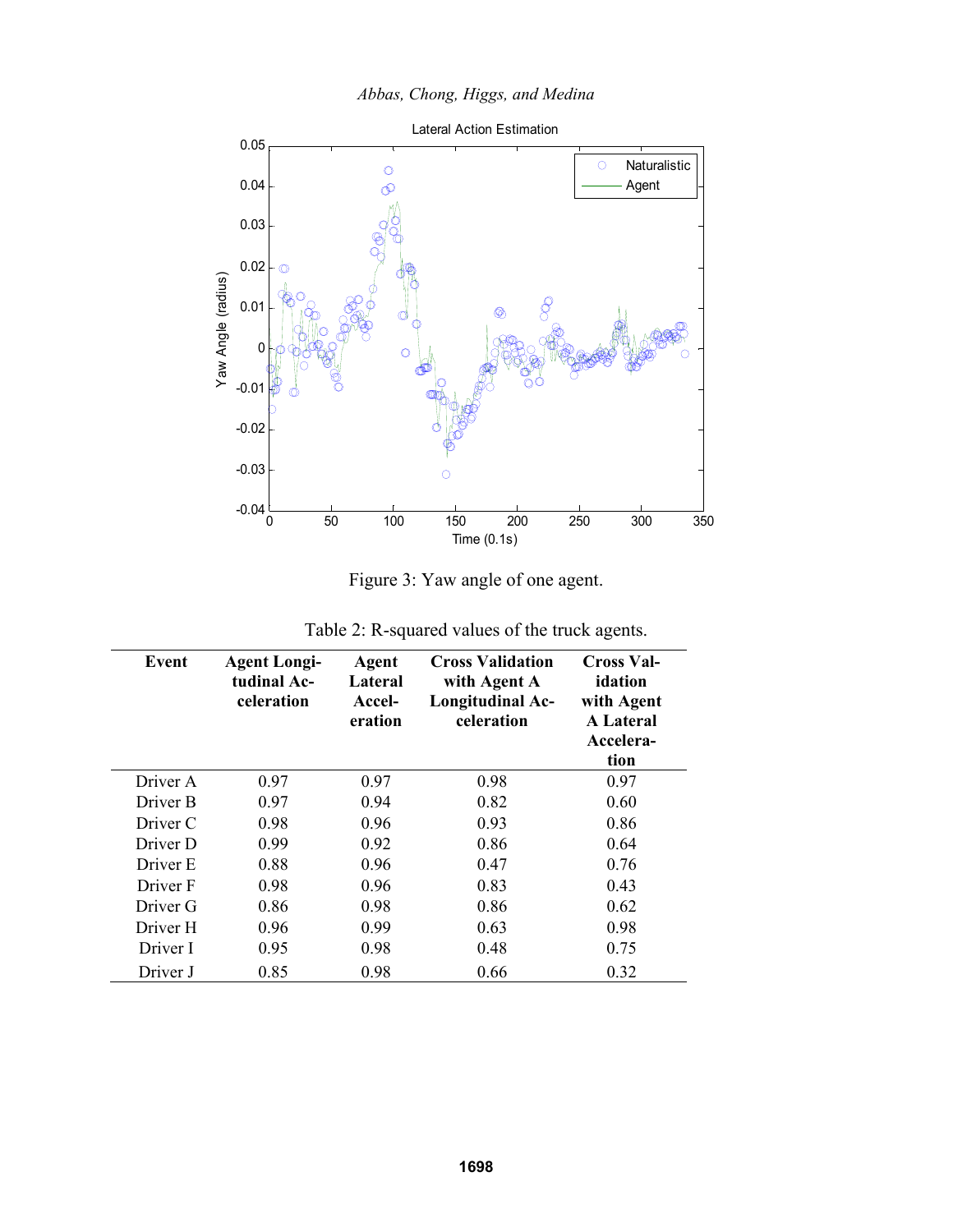| Event    | <b>Agent Lon-</b><br>gitudinal<br><b>Acceleration</b> | <b>Agent Lat-</b><br>eral Accel-<br>eration | Cross Vali-<br>dation with<br><b>Agent D</b><br>Longitudinal<br>Acceleration | <b>Cross Vali-</b><br>dation with<br><b>Agent D</b><br>Lateral Ac-<br>celeration |
|----------|-------------------------------------------------------|---------------------------------------------|------------------------------------------------------------------------------|----------------------------------------------------------------------------------|
| Driver a | 0.94                                                  | 0.94                                        | 0.90                                                                         | 0.50                                                                             |
| Driver b | 0.97                                                  | 0.94                                        | 0.82                                                                         | 0.30                                                                             |
| Driver c | 0.93                                                  | 0.97                                        | 0.93                                                                         | 0.77                                                                             |
| Driver d | 0.97                                                  | 0.93                                        | 0.97                                                                         | 0.93                                                                             |
| Driver e | 0.95                                                  | 0.98                                        | 0.68                                                                         | 0.95                                                                             |
| Driver f | 0.97                                                  | 0.92                                        | 0.92                                                                         | 0.86                                                                             |
| Driver g | 0.98                                                  | 0.93                                        | 0.98                                                                         | 0.79                                                                             |
| Driver h | 0.98                                                  | 0.93                                        | 0.98                                                                         | 0.90                                                                             |
| Driver i | 0.97                                                  | 0.95                                        | 0.90                                                                         | 0.85                                                                             |
| Driver i | 0.95                                                  | 0.92                                        | 0.98                                                                         | 0.65                                                                             |

Table 3: R-squared values of the car agents.

## **5 VISSIM IMPLEMENTATION**

The developed agents were implemented into VISSIM simulation platform to allow a combined carfollowing/crash-related trajectory simulation of real life situation. The rationale behind this implementation is shown in Figure 4. The characteristic driving rules of the agents were coded in a microscopic simulation environment (VISSIM) to test and study their effects on agents' behavior in different conditions and scenarios. Snapshots of agent activation parameters are shown in Figure 5 and Figure 6.



Figure 4: Illustration. System representation of driver's response to encountered traffic situation.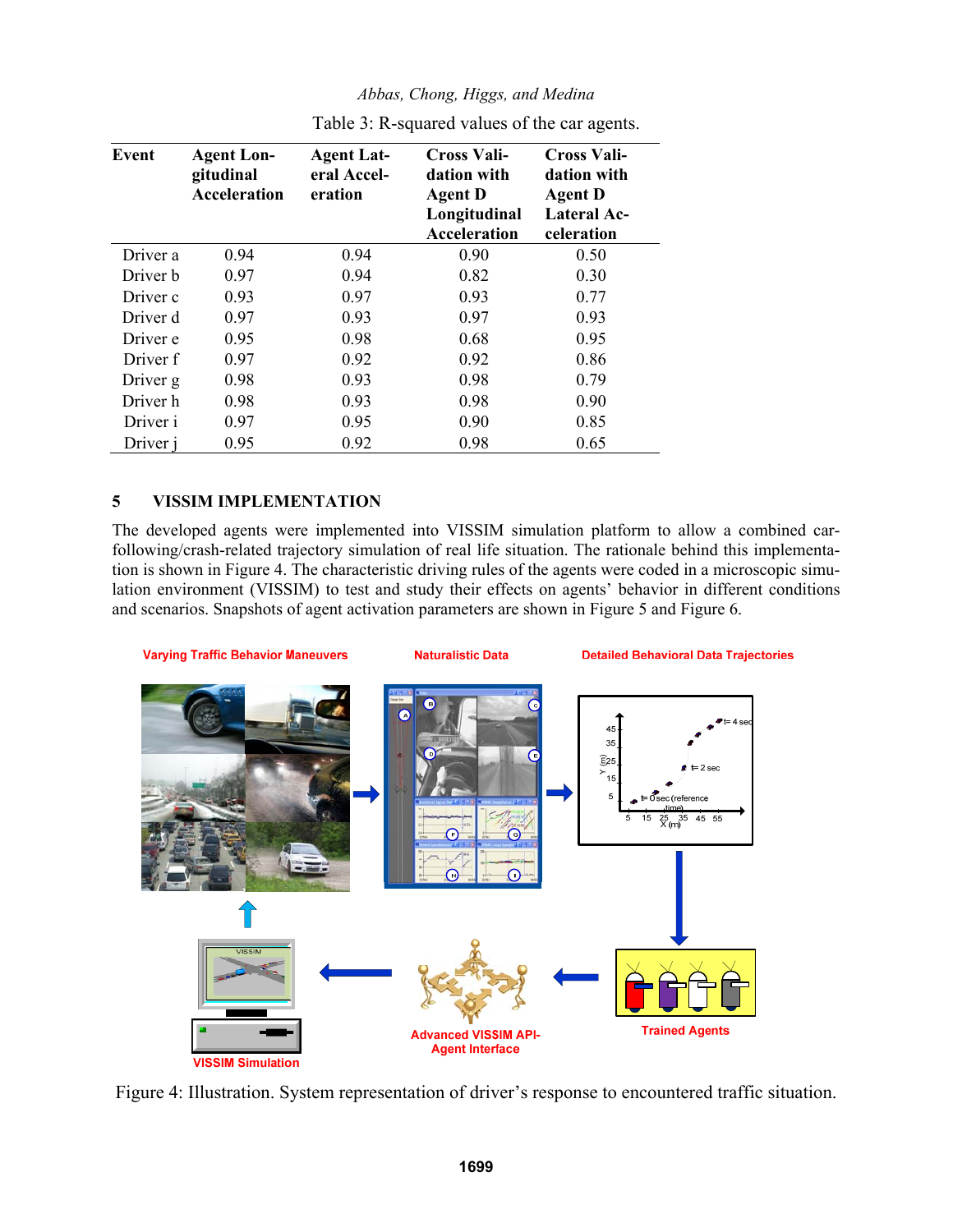In addition to the model parameters, threshold values are used to define when the driving behavior switches from standard VISSIM (i.e., Wiedemann model) to agent-based behavior and vice versa.

The graphical user interface (GUI) gives access to all user-definable parameters of the agent, as well as to a global threshold value that determines in what situations the agent model should be used instead of the standard VISSIM driving behavior.

 To parameterize the agent, the GUI provides tabs for the different model weights and thresholds, as well as a text field for the global thresholds.

| $\mathcal{A}^{\mathsf{K}}$ Agent Parameter Configuration (v1.1) |                                                                                                                      |
|-----------------------------------------------------------------|----------------------------------------------------------------------------------------------------------------------|
| $He$ lp<br><b>Eile</b>                                          |                                                                                                                      |
|                                                                 | Action Discrete Sets   Fuzzy Set Thresholds   Weights (Acceleration)   Weights (Yaw Angle)  <br>Switching Thresholds |
| Acceleration action discrete set                                | Yaw angle action discrete set                                                                                        |
| $a1$ :                                                          | y1:                                                                                                                  |
| a2:                                                             | y2:                                                                                                                  |
| a3:                                                             | y3:                                                                                                                  |
| $a4$ :                                                          | y4:                                                                                                                  |
| a5:                                                             | y5:                                                                                                                  |
|                                                                 |                                                                                                                      |
|                                                                 | Exit<br>Save                                                                                                         |

Figure 5: Screen shot. Agent parameter GUI—action discrete sets.

|                |       | XI Agent Parameter Configuration (v1.1)     |       |                        |                     | <u>- 10</u>          | $\parallel x$            |
|----------------|-------|---------------------------------------------|-------|------------------------|---------------------|----------------------|--------------------------|
| <b>Eile</b>    | Help  |                                             |       |                        |                     |                      |                          |
|                |       | Action Discrete Sets   Fuzzy Set Thresholds |       | Weights (Acceleration) | Weights (Yaw Angle) | Switching Thresholds |                          |
| Rule           | a1(0) | a2(0)                                       | a3(0) | a4(0)                  | a5(0)               |                      | ۰                        |
| ▶<br>1         |       |                                             |       |                        |                     |                      | $\overline{a}$           |
| $\overline{2}$ |       |                                             |       |                        |                     |                      |                          |
| 3              |       |                                             |       |                        |                     |                      |                          |
| 4              |       |                                             |       |                        |                     |                      |                          |
| 5              |       |                                             |       |                        |                     |                      |                          |
| 6              |       |                                             |       |                        |                     |                      |                          |
| $\overline{7}$ |       |                                             |       |                        |                     |                      |                          |
| 8              |       |                                             |       |                        |                     |                      |                          |
| 9              |       |                                             |       |                        |                     |                      |                          |
| 10             |       |                                             |       |                        |                     |                      | $\overline{\phantom{a}}$ |
|                |       |                                             |       |                        |                     | Save<br>Exit         |                          |

Figure 6: Screen shot. Agent parameter GUI—acceleration weights.

Table 4 shows a description of the parameter file format. The parameter file is a comma-separated text file, and all numbers are double precision format.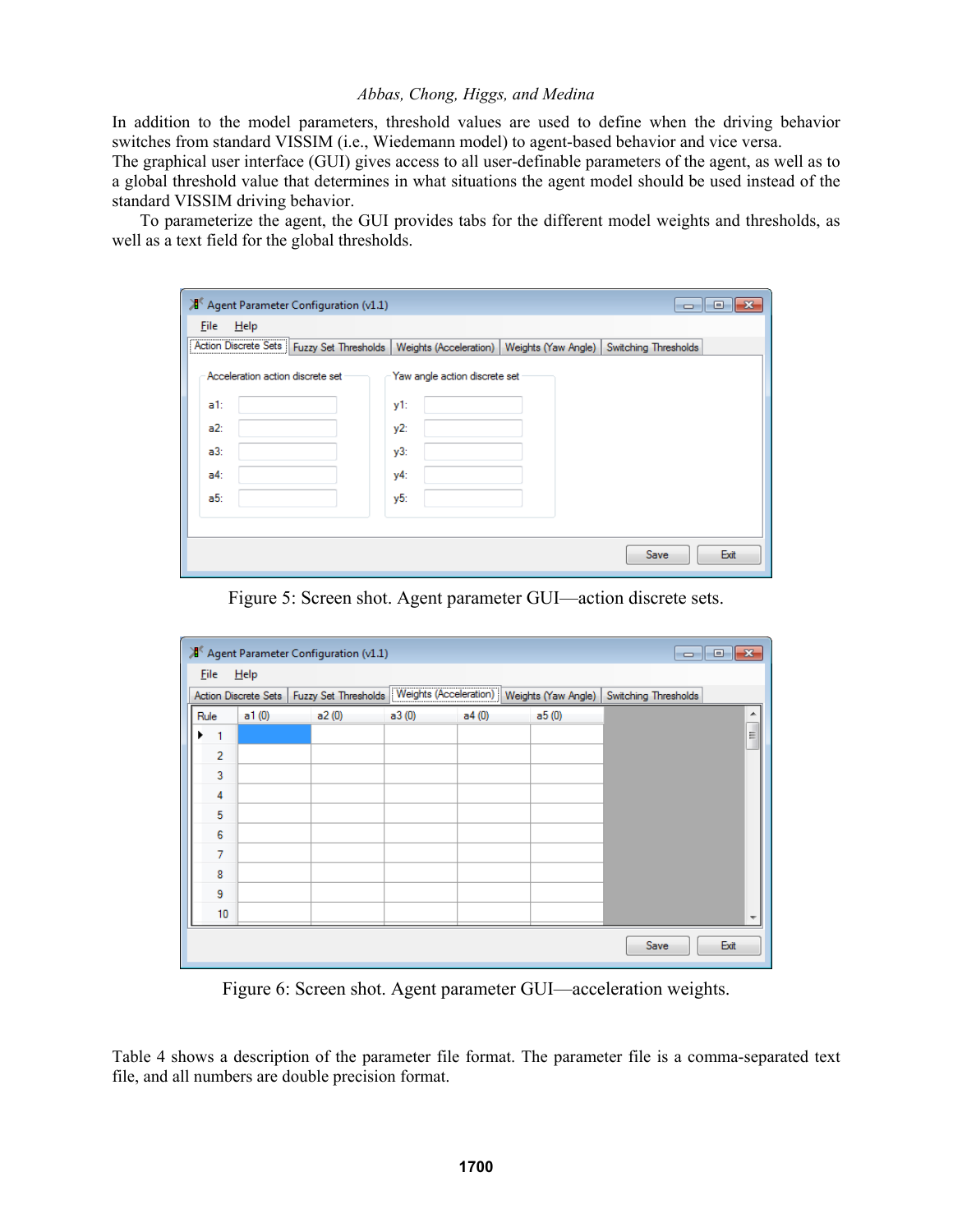|  |  |  |  | Abbas, Chong, Higgs, and Medina |
|--|--|--|--|---------------------------------|
|--|--|--|--|---------------------------------|

Table 4: Parameter file description.

| Description              | Values (in blocks, separated by commas); see APC documentation            |
|--------------------------|---------------------------------------------------------------------------|
| Fuzzy Set Layer Thresh-  | <b>Fuzzy Set Layer Thresholds</b>                                         |
| olds                     |                                                                           |
| thresholdSpeed:          | lowerthresholdSpeed, upperthresholdSpeed                                  |
| thresholdRange:          | lowerthresholdRange, upperthresholdRange                                  |
| thresholdRangeRate:      | lowerthresholdRangeRate, upperthresholdRangeRate                          |
| thresholdAcceleration:   | lowerthresholdAcceleration, upperthresholdAcceleration                    |
| thresholdLaneAngle:      | lower thresholdLaneAngle, upper thresholdLaneAngle                        |
| thresholdOffset:         | lower thresholdLaneAngle, upper thresholdLaneAngle                        |
| AccelerationDiscreteSet: | a1, a2, a3, a4, a5                                                        |
| LaneAngleDiscreteSet:    | la2, la2, la3, la4, la5                                                   |
| Weights $W1(i,j)$ :      | $W1(1,1), , W1(1,5), W1(2,1), , W1(i,j), , W1(32,5)$                      |
| Weights $W2(1,i)$ :      | $W2(1,1), , W2(1,5), W2(2,1), , W2(i,j), , W2(32,5)$                      |
| <b>Switch Conditions</b> | There will be one (or more) threshold value that determines if the agent  |
|                          | model is switched on or off. At the moment, this is Time to Collision. It |
|                          | can, of course, be changed to other values.                               |

Finally, Figure 7 shows an example VISSIM simulation/animation of a safety-critical behavior that represents a run-off-the-road incident where a vehicle is simulated to divert from the road network. The simulation of this behavior in VISSIM environment would have not been possible without this approach.



Figure 7: A simulation of a run-off-the-road incident.

# **6 CONCLUSIONS**

One of the major contributions of this research is the developed integrated framework for safety and operation analysis. An artificial intelligence machine-learning technique was developed and used to model driving behavior during normal and safety-critical events. Naturalistic driving database was used to train and validate driver agents. The proposed methodology also simulated events from different drivers and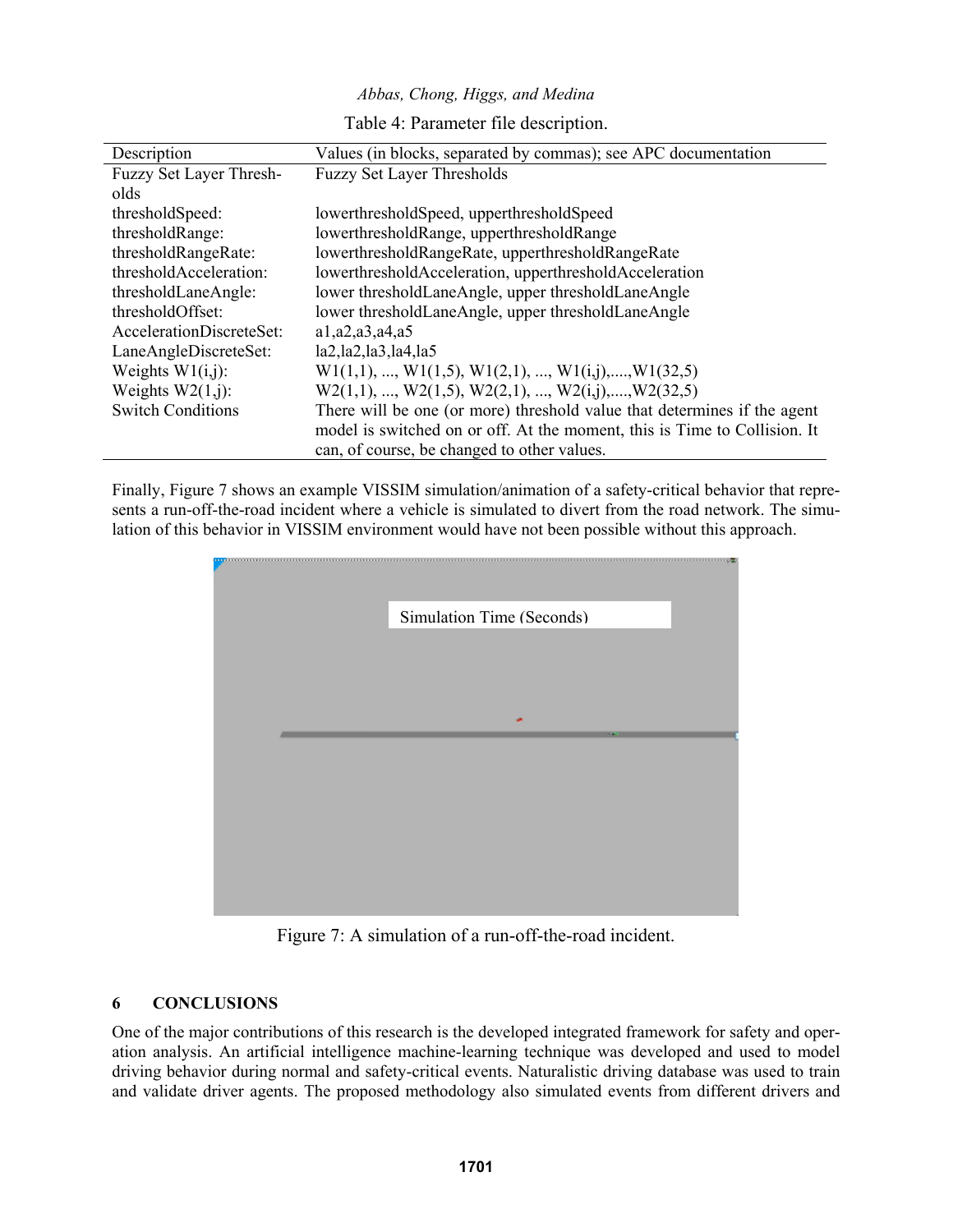proved behavior heterogeneities. The developed agents were implemented in the VISSIM simulation platform and were evaluated by comparing the behavior of vehicles with and without agent activation. The results showed very close resemblance of the behavior of agents and driver data. This research is expected to provide the simulation and modeling industry with methods for developing more accurate and more sensitive traffic models. It could also enable future research to develop new traffic simulation models that accurately model driver behavior during incidents and other complex traffic situations.

## **ACKNOWLEDGMENTS**

The research presented in this paper was a collaborative effort among several agencies and individuals at Virginia Tech, Virginia Center for Transportation Innovation and Research (VCTIR), and PTV. Researchers who contributed to the study are: Cathy McGhee, Mike Fontain, Noah Goodall, Lukas Kautzsch, Axel Leonhardt, and Kiel Ova. The project was supported by the Federal Highway Administration under Agreement No. DTFH61-09-H-00007. Any opinions, findings, and conclusions or recommendations expressed in this publication are those of the Author(s) and do not necessarily reflect the view of the Federal Highway Administration.

The authors would like to express thanks to Dr. C.Y. David Yang, the FHWA Agreement Manager, for his continued support and guidance during this project.

## **REFERENCES**

- Abbas, M., et al. 2012. Agent-Based Reinforcement Learning Model for Simulating Driver Heterogeneous Behavior During Safety-Critical Events in Traffic. Proceedings of the Transportation Research Board Annual Meeting.
- Abbas, M., et al. 2011. Agent-based Evaluation of Driver Heterogeneous Behavior during Safety Critical Events. 14th International IEEE Conference on Intelligent Transportation Systems, ITSC '11.
- Brackstone, M. 2004. Driver Psychological Types and Car Following:Is There a Correlation? Results of a Pilot Study.
- Gipps, P. G. 1981. "A Behavioural Car-Following Model for Computer Simulation." Transportation Research Board 15B(2-C): 7.
- Kesting, A. and M. Treiber. 2008. "Calibrating Car-Following Models using Trajectory Data: Methodological Study." 17.
- Olstam, J. J. and A. Tapani. 2004. Comparison of Car-following models, VTI Meddelande 990A, Swedish National Road Transport Research Institute. Project Code 40503 and 40485, 2004.
- Ossen, S. and S. P. Hoogendoorn. 2004. Car-following Behavior Analysis from Microscopic Trajectory Data.
- Ossen, S. and S. P. Hoogendoorn. 2008. "Validity of trajectory-based calibration approach of carfollowing models in presence of measurement errors." Transportation Research Record(2088): 117- 125.
- Treiber, M., et al. 2006. "Delays, Inaccuracies and Anticipation in Microscopic Traffic Models." 28.

## **AUTHOR BIOGRAPHIES**

**MONTASIR ABBAS** is an Associate Professor at Virginia Tech. He received his Ph.D. in Civil Engineering from Purdue University in 2001. He has previously worked as an Assistant Research Engineer at Texas Transportation Institute and as a Visiting Assistant Professor at Texas A&M. His e-mail is abbas@vt.edu.

**LINSEN CHONG** is a Research Assistant at MIT. He received his MS in Civil Engineering from Virginia Tech in 2011. His e-mail is  $l$ insenc $@$ mit.edu.